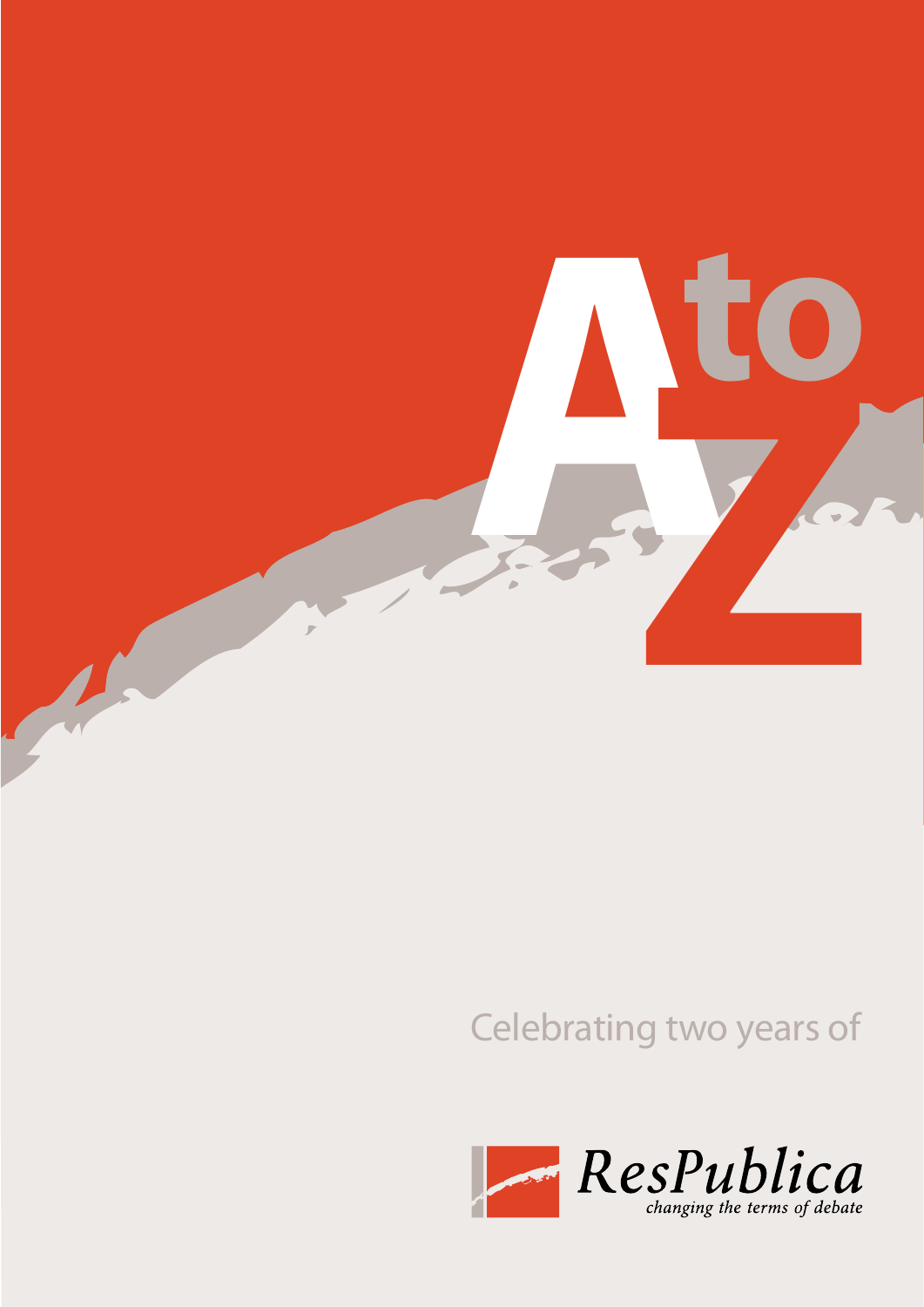*II* Phillip Blond has been at the cutting edge of progressive thinking about public services and the future of our society. ResPublica will now enable that thinking – and the practical policy suggestions which flow from it  $-$  to be carried forward. It is an exciting initiative which has arrived at a vital time.

**The Rt. Hon. David Cameron MP, Prime Minister** *"*

*II* ResPublica is an important and timely addition to the policy landscape in the UK, leading a strand of debate around mutualism, reciprocity and community that transcends traditional divisions between left and right.

 $\boldsymbol{J} \boldsymbol{J}$ <br>John Cruddas, Labour MP for Dagenham and Rainham

**If** is a sign of the bankruptcy of the liberal left that it falls to Phillip Blond to make the principled but liberal case about what kind of capitalism we want.

**Will Hutton, author,** *The State We're In* **and** *Them and Us: Changing Britain – "Why We Need a Fair Society*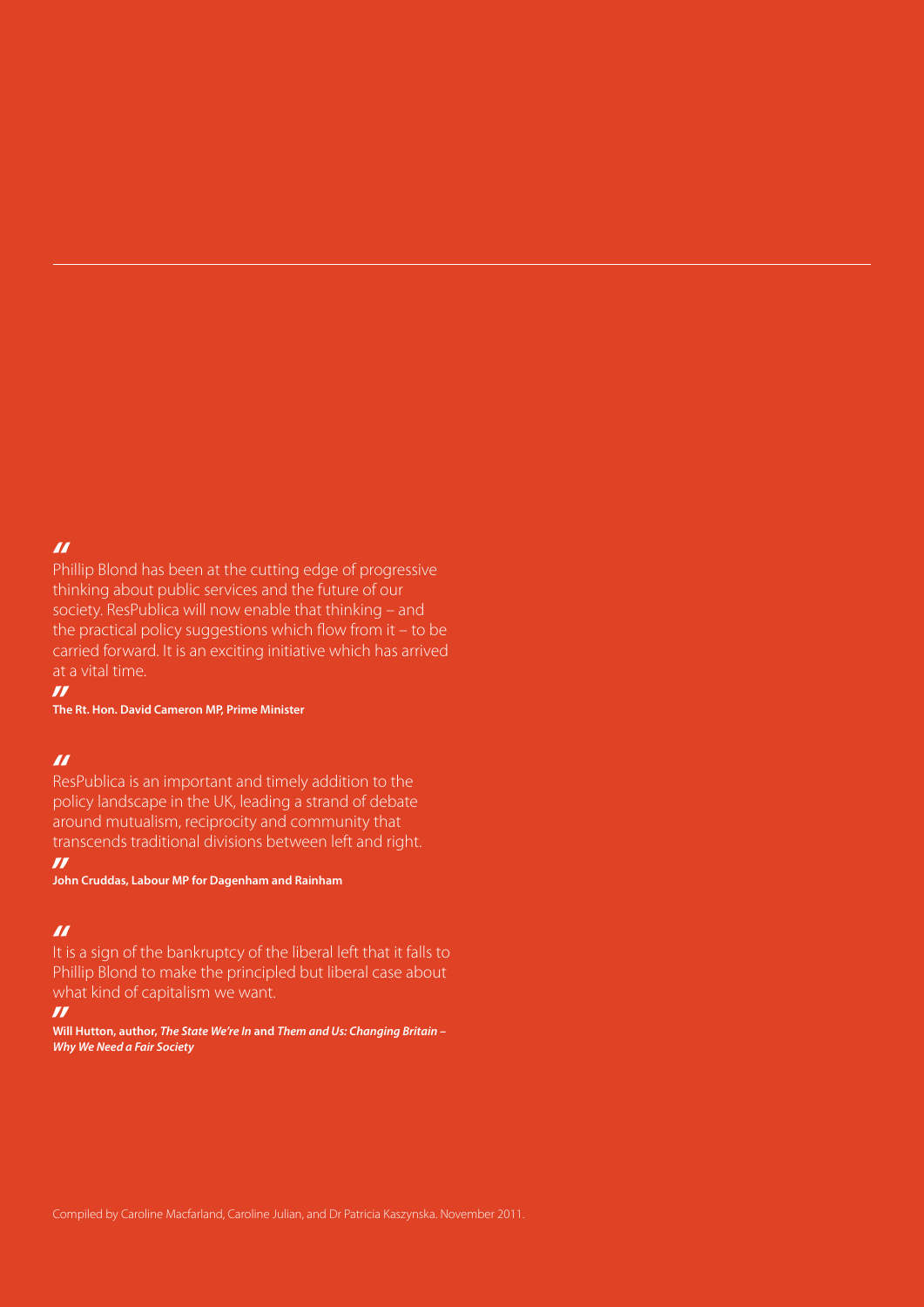#### **About ResPublica (The ResPublica Trust)**

ResPublica is an independent, non-partisan UK think tank founded by Phillip Blond in November 2009.

In July 2011, the ResPublica Trust was established as a not-for-profit entity which oversees all of ResPublica's domestic work. The Trust's three core workstreams are based on ResPublica's founding objectives to provide insight into new ways to re-moralise the market, re-localise the economy and re-capitalise the poor.

- **Models and Partnerships for Social Prosperity** examines how the public, private and voluntary sectors can reform and re-structure to benefit the development and implementation of public services and community assets.
- **• New Economies; Innovative Markets** explores ways to re-localise the economy and re-moralise markets to facilitate the spreading of assets and wealth and achieve trust.
- **• British Civic Life** looks at the central role of civic association, from small groups to national institutions, in cultivating an engaged and connected society.

ResPublica's work combines a radical, civic philosophy with the latest insights in social and economic policy analysis to produce original, implementable solutions. We would like to foster new approaches to economic inequality, investment and group behaviour, so that the benefits of capital, trade and entrepreneurship are open to all. Our work the centre and meaning of an associative society, and that we need to recover the language and practice of the common good. Consequently our ideas seek to strengthen the links between local individuals, organisations and communities that create social capital.

We have had demonstrable success with innovative research that has been seen to make an impact on the policy landscape. Our reports have received widespread acclaim from policy-makers and practitioners, the media, and politicians from both sides of the political spectrum. We regularly host events and discussion forums that facilitate debate and extend our outreach. ResPublica is also a membership organisation, offering personal membership packages as a means for interested and like-minded individuals to engage with ResPublica in a way that is tailored to their own interests. The ResPublica Business Network is a programme for our organisational stakeholders, as a platform for elevated engagement with ResPublica and fellow network members with the common goal of innovative policy debate and solutions.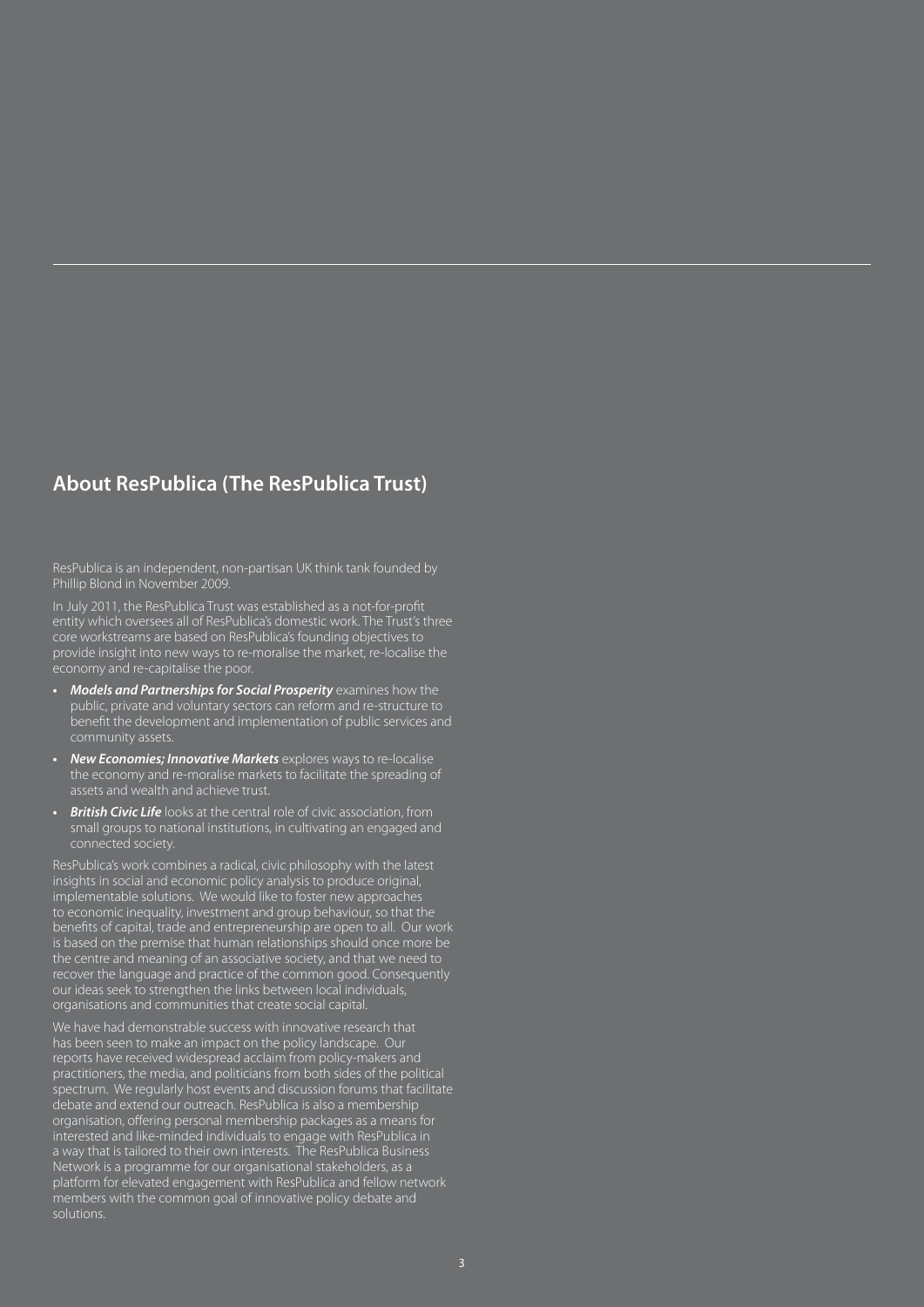# **A is for Asset Ownership**

#### **See also: Debt Serfdom; Open Public Services; Wealth**

In Britain, the wealthiest half of households hold 91 percent of the UK's total wealth. Although recent expressions of dissatisfaction such as the 'Occupy' movements in Wall Street and London have received wide-ranging media coverage, much of the commentary has highlighted that no constructive proposals have emerged.

Meanwhile, reduced public spending is now accepted by all main UK political parties as inevitable. Therefore a new model is required for communities to become self-sufficient and prosperous independently of, but encouraged by, the state.

From our beginnings in 2009, ResPublica has concentrated on the importance of redistributing ownership to create greater financial inclusion and to engage communities in playing a part in the wider market. In late 2010, we published *To Buy, To Bid, To Build: Community Rights for an Asset Owning Democracy,* which highlighted 10 simple strategies for enabling individuals and community groups to join together to purchase under-performing state assets, and transform these into revitalised, community-owned enterprises.

Spreading asset wealth, and new ownershipmodels such as mutuals, is also key to improving satisfaction and productivity in the workplace. ResPublica's first report, *The Ownership State,* published in 2009, recommended the reform and restructuring of public services along 'John Lewis-style' models of partnership between employees. This power would allow the formation of new employee and communityowned 'civil companies' that will deliver the services previously monopolised by the state. The report had a great impact on the coalition's decision to give public sector employees ownership of the services they deliver.

Through our new *Models and Partnerships for Social Prosperity* workstream – one of the three core workstreams of the ResPublica Trust for 2012 – we will extend these ideas by exploring more specific asset-purchase and ownership opportunities available for communities. *Re-energising Our Communities,* a project which began in Autumn 2011, will focus specifically on the how individuals, communities and SMEs can become providers and owners within the utility market, and how the Department of Energy and Climate Change should pursue opportunities to extend asset ownership and direct community involvement to the UK's energy sector. Other projects will look at other mutual models in the private as well as public sectors.



## **is for Big Society**

#### **See also: Giving; Neighbourhood; Open Public Services; Red Tory**

The 'Big Society' was a flagship concept of the Conservative Party's 2010 election manifesto, and has been subject to much political debate and controversy ever since. The founding of ResPublica in 2009 and the publication of Phillip Blond's *Red Tory* in 2010 are seen by many observers as contributing to the climate of Big Society thinking.

Since then, ResPublica has championed the concept as an important guide to the involvement and empowerment of local communities and public service reform which encourages new and diverse providers – whilst not hesitating to act as a 'friendly critic' of the Big Society, continuing to advise, probe, and lead discussions on its application.

All of our reports seek to gain insight into ways in which people can be encouraged and incentivised to become active participants in society, and how government, business and the third sector can work to facilitate this. For example, our participative report *Civic Limits: How much more involved can people get?* has sought to define

and extend the nature of civic participation in Britain, while *Age of Opportunity: Older People, Volunteering and the Big Society* looks at the role older people play in civic life and how this can be maintained and increased.

Whether Cameron's 'Big Society' is a concept that has too many political connotations for its survival, or whether it continues to be a recognised principle for British policy ambition, ResPublica's ongoing work will continue to pursue its underlying objectives. The fundamental principles of civic association and community endeavour present the opportunity for true cultural, social and economic change in Britain, enabling citizens to take control of their localities with results that would benefit them directly. All three of our core research frameworks for 2012 underpin these principles: *Models and Partnerships for Social Renewal; New Economies, Innovative Markets; and British Civic Life.*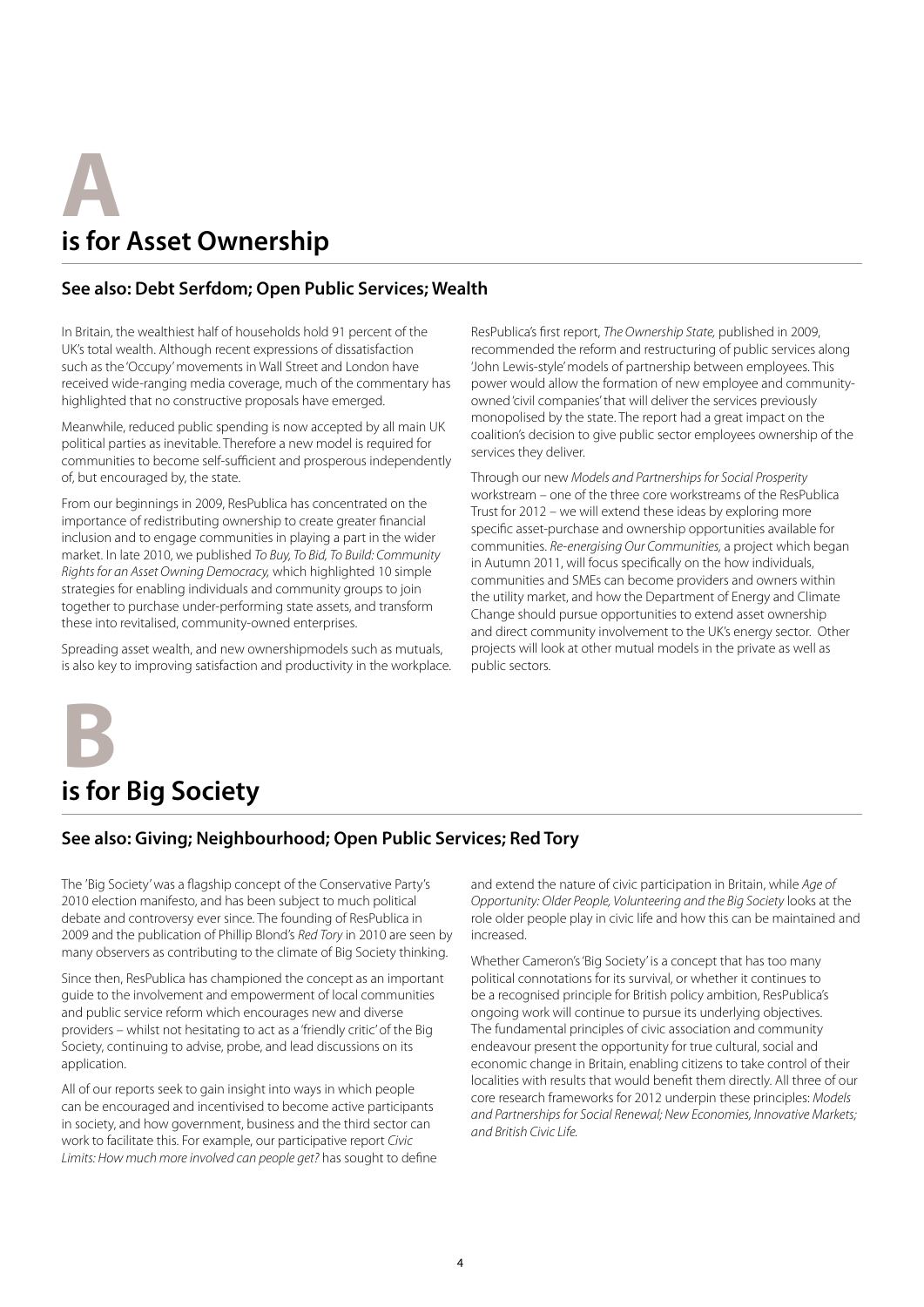# **C is for Compassionate Conservatism**

#### **See also: Labour, Blue; Red Tory; Values**

ResPublica was founded on the principle that the traditional boundaries between Left and Right are increasingly blurred and that new political philosophies are necessary to address the changing political, social and economic landscapes. Compassionate conservatism is one such example: it identifies social justice, wellbeing and environmentalism as moral and ideological concerns of the modern Tory party as much as the liberal and social democratic movements. Proponents of the concept include Prime Minister David Cameron, Jesse Norman MP, and David Willetts MP, one of the intellectual leaders of the modern Conservative Party, who wrote in 2005:

*"It is easy to have a neat dualism between head and heart, efficiency and compassion, or Conservative and Labour. That was how politics appeared in the 1980s: efficient but heartless versus useless but well-* *intentioned. It is not like that anymore. The essential part of Blair's Third Way was to claim that Labour didn't just stand for fairness but also for economic efficiency. Similarly, it is essential for the renewal of Conservatism that we are not just the Party that celebrates enterprise and economic success but also understand that we have obligations to the most vulnerable members of society."* 

ResPublica's work seeks to explore further new and ground-breaking narratives which include the common objectives of both Left and Right. Our past and forthcoming work takes values as a prerequisite of policy which should reflect consideration of the social in addition to economic prerogatives. This principle can then be used in addressing social justice, financial inclusion, economic opportunity and environmental objectives, to name but a few policy implications.



## **is for Debt Serfdom**

#### **See also: Asset Ownership; Social Economy; Wealth**

Financial exclusion in today's society can be seen to be a modern form of serfdom, incapacitating people from pursuing their goals and trapping them in a state of dependency. Rising levels of redundancy and unemployment resulting from the financial crisis has led to an average household debt of £55,795. For a stable, sustainable future for the next generation, it is evident that these trends must be reversed, and it is ResPublica's view that this can only be achieved through the creation and maintenance of a plural and participatory economy.

Since benefits do not and cannot tackle the root causes of poverty, ResPublica's work instead seeks to address the circular model which entrenches dependency and inhibits true change. Our 2010 report, *Asset Building for Children: Creating a new civic savings platform for young people* identifies ways to tackle asset inequality in the most vulnerable households through savings nudges and financial literacy objectives shared by government and the private and voluntary sectors.

The provision of financial capital and credit to the poorest is an area where banks and third sector organisations can contribute meaningfully to their communities and empower their route out of poverty. In response to the renewed debate about how to encourage the private and third sector to meet social needs, ResPublica's future work will explore how government policy can drive financial innovation through mechanisms such as a UK version of the Community Reinvestment Act, which has brought new investment to communities in the US where the market was previously not operating effectively.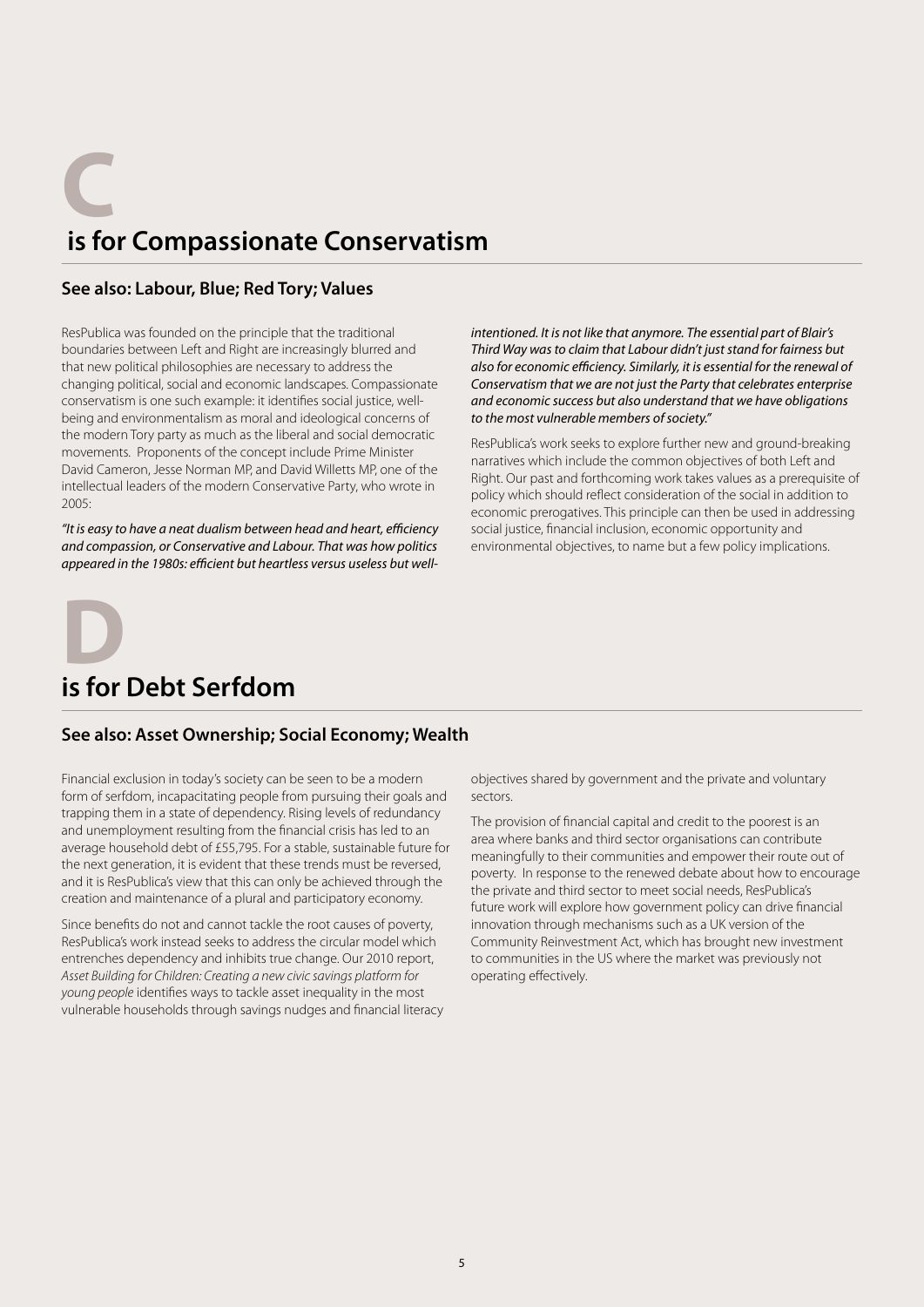

#### **See also: Jobs and Growth**

Next to family background, education is the sole greatest determinant of upward social mobility. It is one of the most effective tools for breaking persistent deprivation cycles. Sadly, international comparisons infer that the education system in the UK has not always delivered on its promises to create fair opportunities for all. For example, OECD figures recently revealed that 16 countries had overtaken Britain since 2000 in standards of mathematics; standards in reading have also slipped with the UK falling behind 10 countries. Very few of the young people leaving schools without basic skills in numeracy or literacy are given a chance to remedy these problems in later life.

Since 2010, the Coalition has laid down the foundations for a new approach to tackling educational failure. In emphasising decentralisation and transparency as two of the leading principles of the reforms, there are clear opportunities for community-based partnerships, socially driven outcomes and personalised educational leadership to emerge.

From Spring 2012, ResPublica will be exploring the possibilities for a systematic, social and local approach to alleviating educational failure, based on the need to create more pathways into education, more points of entry to formal and informal learning and more diverse opportunities for people of all ages and social backgrounds to realise their potential. Our forthcoming project, Teaching Excellence, will aim to draw some conclusions about what kinds of skills, qualities and characteristics excellent teachers need to possess in order to excel in the classroom and how these skills can best be cultivated. In the wake of the summer riots, we also intend to investigate the extent to which our educational system can teach 'citizenship', 'patriotism', 'civic responsibility' and 'values', and the additional role that local partnerships, social enterprises and community groups can play.



#### **is for Faith**

#### **See also: Upper Chamber; Values**

Faith groups often act as both a catalyst and cornerstone of civic life. Whether within small and diverse communities, or at a higher and institutional level, faith and religious institutions contribute both an additional social and ethical dimension.

In summer 2011, ResPublica hosted the American sociologist of religion, Professor Robert Putnam, whose seminal work *American Grace* set out to study the stock of 'social capital' that had emerged from various religious groups, and the evolving place and nature of 'faith' in America's public society. Due to its history, political practices and established institutions, Britain will inevitably present us with a substantially interesting variation of this theme. Drawing on Putnam's explorations, but also rooting our investigations in the British context, ResPublica intends to highlight the unique contribution to social and civic action offered by faith organisations, and explore how public policy (such as the Localism Act and the Cabinet Office's Open Public

Services White Paper) can enable them to extend such practices further.

We will also be undertaking work which explores the civic importance of the ecclesial hierarchy and the advisory role that religious institutions can play. In the Church of England for example, Bishops play a crucial governing and intermediary role. They serve to embody the concerns of the diocese and are often embedded in local practices, but also strive to both communicate and reform national and local policy to call to account existing governments and meet the needs of those most vulnerable. The Church is also often at all levels well-placed to inform businesses, individuals and government on the shaping of character, virtue and civic responsibility. In the wake of the so-called 'moral collapse'– the riots, hacking scandals and banks, to name but a few examples – such a contribution is needed.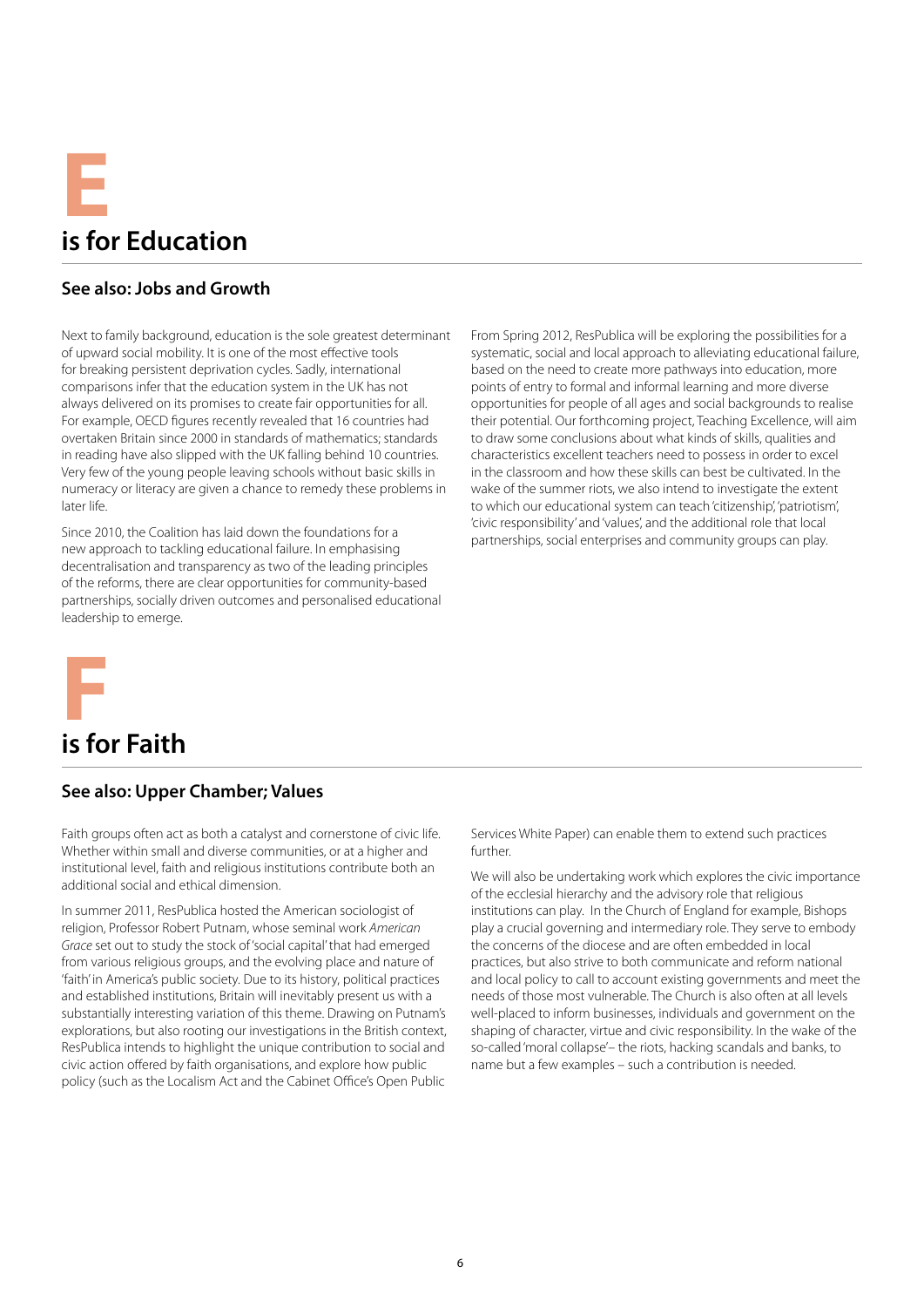# **G is for Giving**

#### **See also: Social Economy; Values**

Giving in the modern age extends far beyond Victorian notions of philanthropy. The Government's calls for civic participation prioritise the giving of time and expertise as well as financial resources, and frame giving in the context of group behaviour and association. Public policy and political rhetoric now recognise and value the responsibilities of individuals to their localities, and this will lead future thinking on how individuals and communities can be encouraged and incentivised to give.

This is not to devalue direct approaches to charitable giving. In September 2010 ResPublica published *Digital Giving: Modernising Gift Aid; Taking civil society into the digital age,* which urged both government and charities to embrace innovation and technology in order to get maximum value out of Gift Aid. After widespread acclaim from the charitable sector, in February 2011 Permanent Secretary for Tax Dave Hartnett announced that HMRC would pursue recommendations to move the Gift Aid system online. The report also advocated the use of new technology to reach out to a whole new generation of donors via social media and this was a key motivation for the 'JustTextGiving' partnership between Vodafone and Just Giving launched in May 2011 which facilitates donations via text message for over 184,000 British charities.

Through social media and other tiers and networks of community support, a new model is emerging which sees philanthropists engage directly with their localities. A more 'hands-on' approach to engagement is another rising trend, as is a changing demographic of philanthropists which includes younger people and those on a low-to-median incomes. ResPublica's work in 2012 will examine 'civic philanthropy' within the framework of the localism agenda and political discourse around social and civic responsibility, underscoring the true meaning of philanthropy, philanthropos: *love of humanity.*



### **is for High Streets**

#### **See also: Neighbourhood**

High streets and town centres should be multifunctional social centres, not simply competitors for stretched consumers. They must offer irresistible opportunities and experiences that do not exist elsewhere, are rooted in the interests and needs of local people, and meet the demands of a rapidly changing world.

In April 2011, ResPublica published a report, *The Right to Retail: Can localism save Britain's small retailers?* which set out a raft of policy ideas designed to encourage new models of retail, level the playing field between large and small retailers and rebalance the retail sector away from the 'Big Four' supermarkets. Further to this and alongside Mary Portas' independent review into the future of the High Street within the Department for Business Innovation & Skills, ResPublica will continue to probe into what government, local authorities and businesses can do to foster a more prosperous and diverse high street.

Framed within our *New Economies; Innovative Markets* workstream, ResPublica's work in 2012 will explore how high streets and town centres can once again become enjoyable, exciting places to live. We argue that putting the heart back into our local centres cannot be accomplished simply by making shops more competitive or adjusting the planning system in favour of town centres and independent retailers, important as these measures are. We must begin by engaging the people who use (or could use) these places and considering the unique assets each place has to offer. Town centres then can seize the opportunity to innovate that the current crisis presents, and make this innovation sustainable.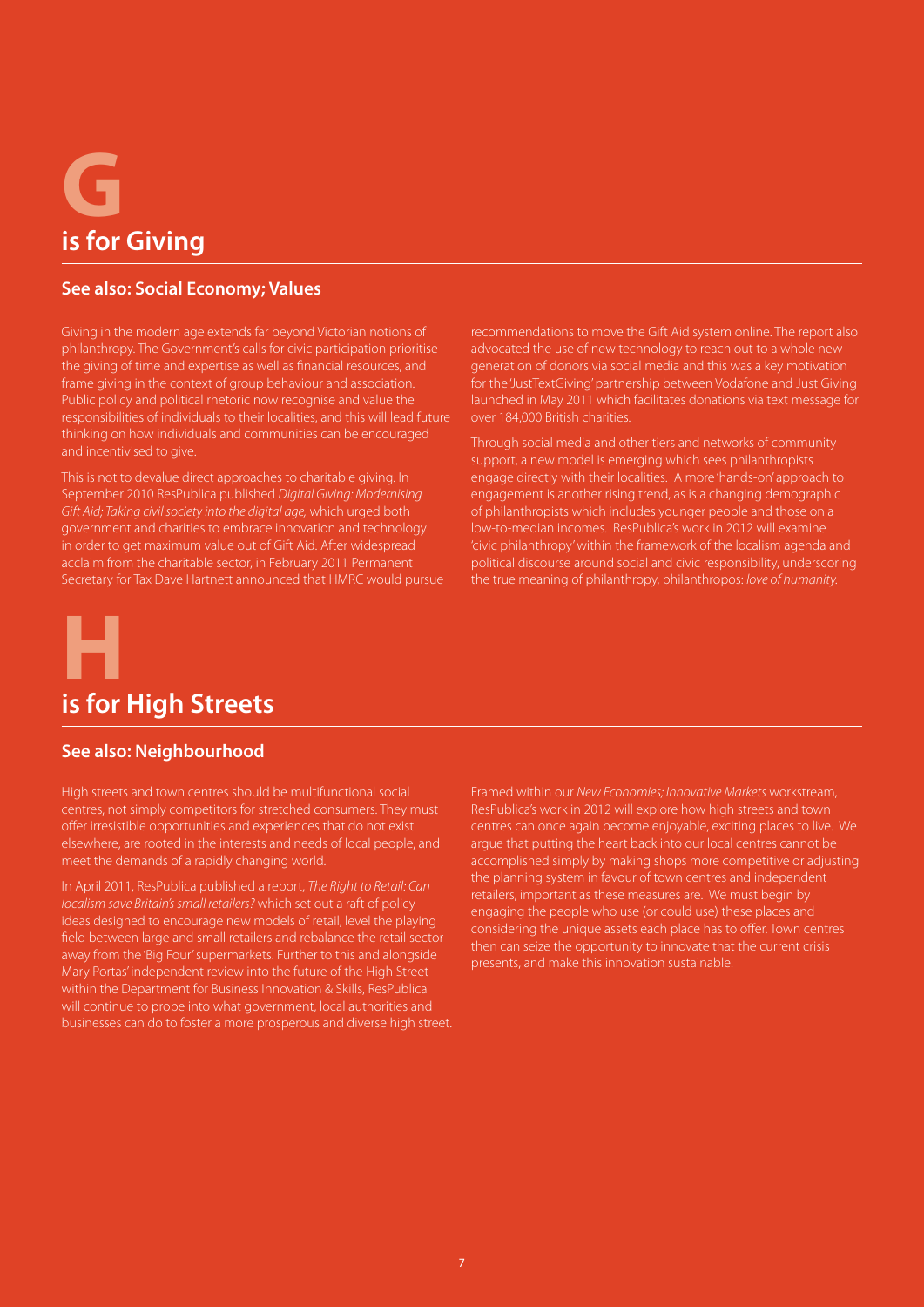# **I is for Intellectual Tradition**

#### **See also: Compassionate Conservatism; Labour Blue; Red Tory**

Whilst ResPublica's thinking aims to transcend traditional conceptualisations of left and right, our ideas can be seen as a synthesis of a rich tapestry of political and intellectual inspiration. A society with more egalitarian market access and a genuine redistribution of wealth may seem to be the inherent territory of the left, but Benjamin Disraeli, the Tory Prime Minister for twelve years and the ResPublica blog's namesake, proves otherwise. An advocate of 'One Nation Conservatism', he passed the second Reform Act of 1867 which extended the franchise by 88 percent. Disraeli himself drew on the philosopher Edmund Burke, in envisaging a society of 'little platoons; an associative society of our own'. ResPublica's ideas have also been attributed to communitarian thought as espoused by Alasdair MacIntyre, whereby local communities are fundamental in sustaining moral life and a virtue-based understanding of society.

However, ResPublica is not a party-political think-tank, any more than an associative society is the preserve of conservatives. Karl Polanyi, the early twentieth-century Hungarian philosopher and political economist, also centralises the importance of real human relationships as the basis to economic theory and practice. Polanyi challenged the modern capitalist assumption, adopted by both liberalism and state socialism, that land and social relations are

commodities that can be priced by markets. Beyond the inherited Marxist critique, his vision accounted for civic culture and the freedom of civil society, where the 'economic' assumes as a primary premise the political and social arena in which it operates. It is in this regard that his thoughts chime most with the arguments that have come to define Catholic Social Teaching, first proposed by Pope Leo XIII in his encyclical *Rerum Novarum;* that is, challenging unrestricted capitalism, and promoting a social justice that delivers prosperity for the poor.

A self-organising citizenry is a recognisable foundation of the modern liberal party. Free association was the governing philosophy of Jo Grimond, the Liberal Democrats' most important post-war intellectual who led the party from 1956-67. For Grimond, 'Society is as essential to the individual as water to a fish'. As such, the greatest danger to individuals was individualism, for when the world did not meet their aspirations utilitarian individuals always turned to the state, demanding that government do more and more. By arguing that 'liberals have far too often ignored the group', Grimond recognised that the key unit of social change was not the choices of isolated individuals or the bureaucratic monstrosity of the state, but civic groups, organising in society for their own self-expression.

# **J is for Jobs and Growth**

#### **See also: Monopolies; Social Economy**

In autumn 2011, unemployment hit a 17 year high. There are a number of factors accounting for this, and ResPublica's approach to tackling these problems is accordingly multifaceted - improving the situation requires a concentrated effort to stimulate job creation on the one hand, and a sustained approach to improve the supply of skills on the other.

A personalised and localised approach to harnessing and developing skills for people to enter the job market is crucial, and there is most potential for job creation alongside a more propitious climate for SMEs, social enterprises and VCOs to flourish. ResPublica's work in this area challenges the status quo and champions models which allow for market entry from small and diverse enterprises. Social enterprises, and alternative models such as mutuals and co-operatives, should be enabled to compete with established monopolies. Future activity will develop these ideas under our *Models and Partnerships for Social Prosperity workstream,* whilst our *New Economies, Innovative Markets* workstream will focus on micro and macroeconomic mechanisms which could help SMEs in stimulating growth.

Skills, and the provision of skills, also need to be responsive to changing socio-economic circumstances. In autumn 2011 ResPublica hosted an event with John Hayes MP, the Minister for Further Education, Skills and Lifelong Learning, which commenced discussions on the skills young people require for their social enhancement as well as employment.

Under-education and over-education are identifiable problems, given estimates that up to a fifth of the productivity gap in the UK can be explained by lack of skills. Education and training therefore need to match the needs of business and the demand created by the labour market. Our future work will address how to achieve a workforce which matches the job market, through the integration of university education with workplace training, and expansion of good quality vocational training. Whilst much recent policy has focused on expanding the supply of apprenticeships, sandwich courses, work placements, and voluntary opportunities also have a key role to play.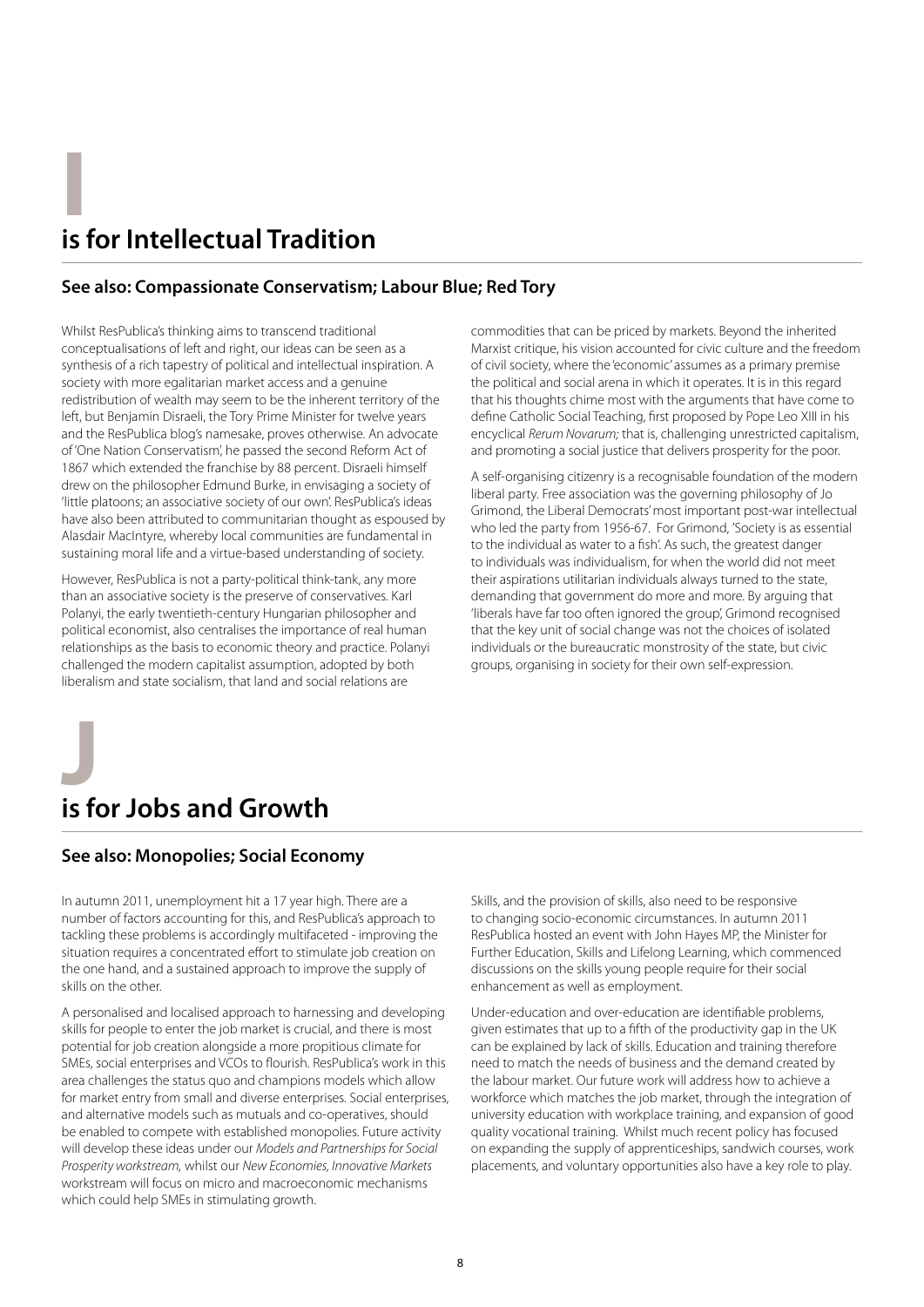

#### **See also: Patriotism; Values**

Relationships and associations are the natural basis of political life. The family, for example, is an ever-evolving institution which remains central to society regardless of the specific forms it takes. Family breakdown has taken place hand-in-hand with the loss of social morality due to what Phillip Blond describes as a "cultural and social assault from the left... [and] a similar libertarian assault from the economic right".

Forming, strengthening and extending 'social capital' is a central antithesis to the 'Broken Britain' analysis. *Children and the Big Society: Backing communities to keep the next generation safe and happy,* a

ResPublica report released in June 2011, highlights the importance of such connections for the well-being of children. Much like the old adage, 'It takes a village to raise a child', the report argues that we must turn once again to grassroots initiatives and successful, communitybased services in order to offer social and economic support for those who are most vulnerable.

Under the *British Civic Life* workstream, ResPublica in 2012 will extend our research to the wider value of kinship and small groups in society– and the climate in which such relationships thrive.



## **is for Labour, Blue**

#### **See also: Red Tory; Compassionate Conservatism; Values**

The founder of Blue Labour thinking, Maurice (now Lord) Glasman, has given generous credit to the stimulus of Red Tory and has been a much appreciated contributor to ResPublica events and thinking.

While Blue Labour carves out a special role for the state, it agrees with Red Toryism that Government has become too bureaucratic. Maurice Glasman has urged that the Labour party must look back to before 1945, to a 'conservative socialism that places family, faith and work at the heart of a new politics of reciprocity, mutuality and solidarity', beyond the state-sponsored capitalism that has rendered Labour's modern history 'paradoxical'.

Blue Labour's influence on the party leadership can be demonstrated by Ed Milband's emphasis on 'family, faith and flag'. Ways in which the new Labour leadership seems open to ResPublica's ideas include

the impact of ResPublica's report, *The Right to Retail: Can localism save Britain's small retailers?* on party policy. Labour is now campaigning to save Britain's high streets.

As a 'politics of paradox', a term coined by Professor John Milbank, the Chair of the ResPublica Trust, Blue Labour is just as interesting to ResPublica as is Red Tory. Similarly, what the new Labour leadership now calls the Good Society deserves as much analysis as does the Big Society. Moreover, it is in opposition that parties are often more open to radical re-examination of their past and of new ways forward.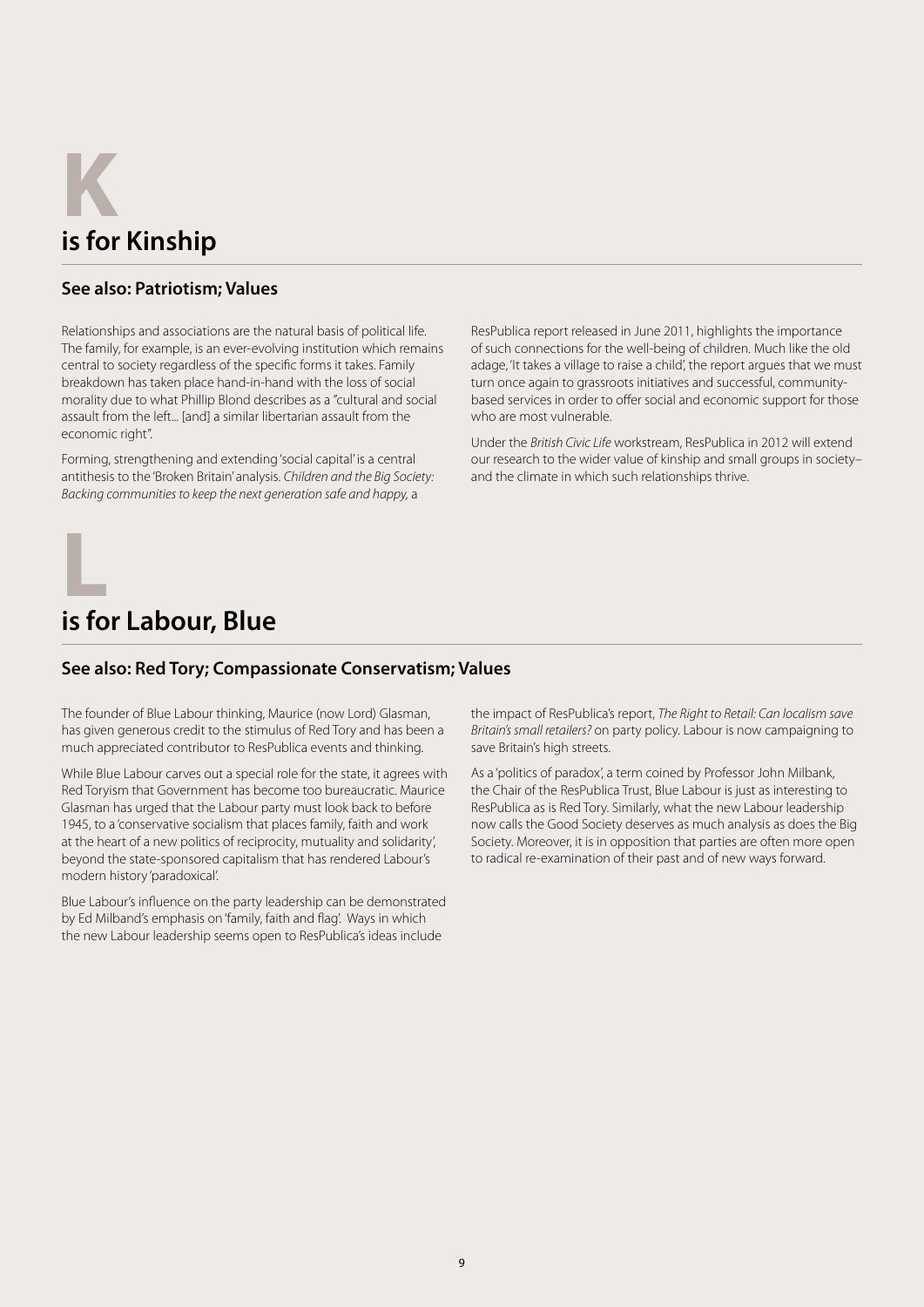# **M is for Monopolies**

#### **See also: Asset Ownership; Jobs and Growth; Open Public Services; Social Economy**

Small and medium sized businesses face many challenges in today's economy. One of these challenges is the current competition regime which can be seen to restrict market entry and hinder innovation and entrepreneurship.

The levels of market concentration and the uncompetitive behaviour across industries exhibiting oligopolistic tendencies limit the ability of new businesses and SMEs to enter the market and prosper. ResPublica's forthcoming paper on competition reform will propose a number of changes to the current competition regime which would

go beyond its narrow focus on short-term efficiency, and account for more 'dynamic' policy objectives that contribute to the development of innovation and entrepreneurship.

The current framework also fails to support collaboration between businesses, and ResPublica aims to identify structures which would mitigate risk to small businesses and thus promote a diversified market, such as regional banking, micro-lending, employee ownership and business clusters. Just as association between individuals is fundamental to social progress, so is mutually supportive enterprise.



## **is for Neighbourhood**

#### **See also: Big Society; High Streets**

Neighbourhoods are multifaceted centres for domestic activity, commerce, and an array of hubs, clubs, councils and committees, which discern what is right for each community. The Government's localism agenda recognises the principle of subsidiarity – that local matters should be handled, wherever possible, by the simplest and smallest form of governance available.

There is an unprecedented opportunity for localism to create the climate in which such governance can be accomplished and successful, by transferring power from central government to local authorities and empowering communities to have a bigger say on the issues that matter to them. Neighbourhood planning represents a key tenet of the Government's ambition to decentralise power from Whitehall and give more responsibility to councils and communities over decisions that directly affect their area. The recommendations in ResPublica's report, *To Buy, to Bid to Build: Community rights for an asset-owning democracy,* were timely recommendations for the first

edition of the Localism Bill published weeks later. Our report *At the Crossroads,* published in May 2011, also forwarded recommendations to allow housing associations to play a crucial local empowering and governing role.

In 2012, ResPublica work will focus on how communities can actively partake in urban regeneration projects that prioritise the social as well as the economic. A 'regeneration social contract' between local residents, the state and the private sector could provide a long term model for revitalising disadvantaged areas and connect residents with opportunities, whilst 'aesthetic localism' could recapitalise the most deprived communities.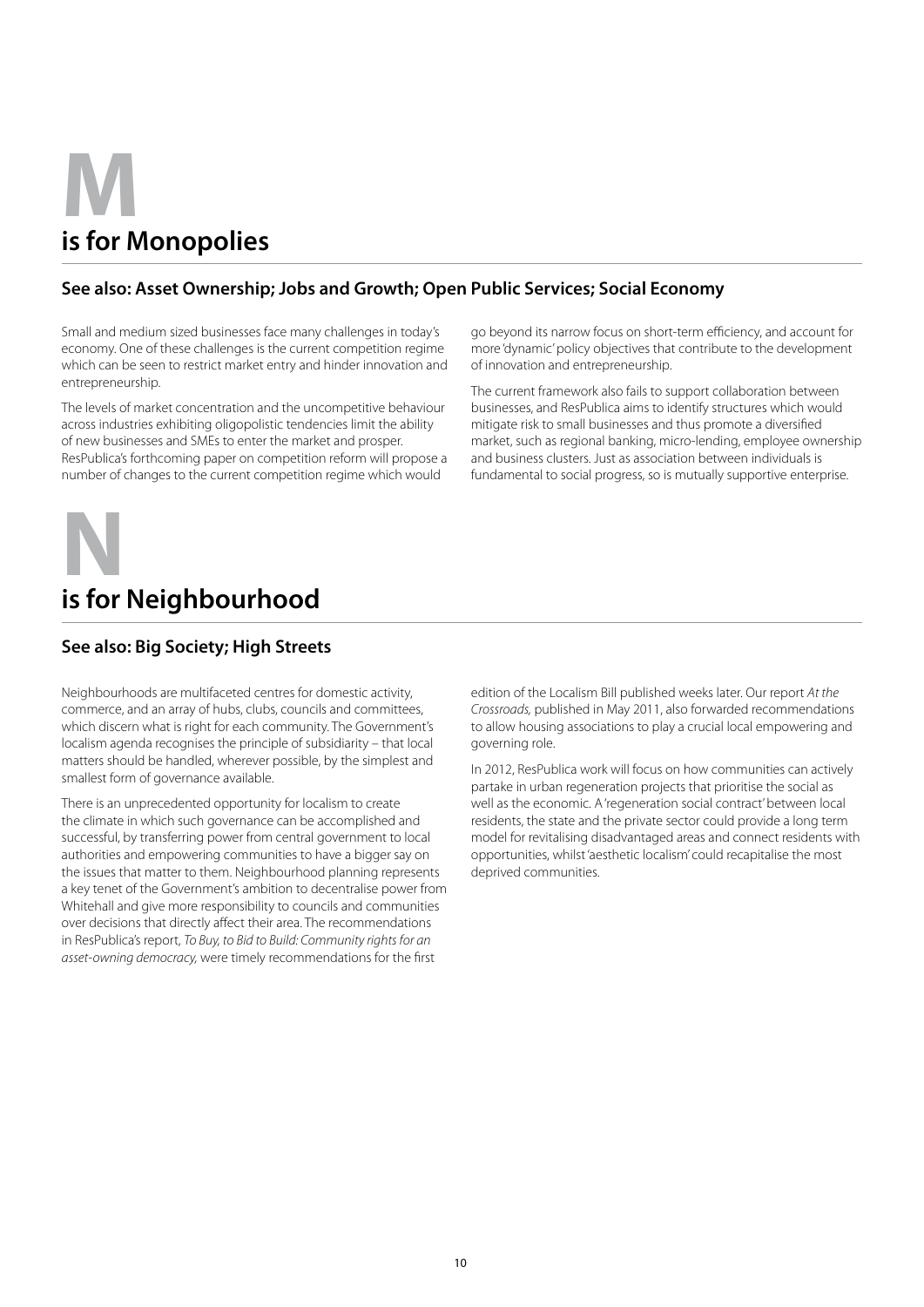## **O is for Open Public Services**

#### **See also: Asset Ownership; Social Economy**

Public services are undergoing unprecedented change. These changes go far beyond the issue of spending cuts, demonstrated by the fact thatpublic services in the UK over the last ten years have experienced a real-terms funding increase of 55 percent, financed by an increase of 5 percent of GDP in public expenditure since 2000. Yet public sector productivity during this time has continued to fall: by 3.4 percent over the last ten years, compared to the private sector's 27.9 percent productivity gain over the same period.

Real improvement can be achieved by harnessing two powerful forces: the insight and dedication of frontline workers, and the engagement and involvement of citizens and communities. This would provide a crucial safeguard for the interests of the vulnerable against the challenge of producer interest groups, whilst nurturing a spirit of ethos and local responsibility.

ResPublica's first report, *The Ownership State,* published in 2009, recommended the reform and restructuring of public services along 'John Lewis-style' models of partnership between employees, in order to free them from centralised bureaucracy and ineffective micro management. Engaged and empowered workers and citizens are better at cutting costs and correcting failure than those managed by command-and-control methods, whilst delivering services tailored to local need.

It is also vital to realise the strength and expertise of local groups, voluntary organisations, small businesses, and other forms such as mutuals or 'co-production' models, which are better placed to serve public interests and are able to deliver the social value needed in communities across the UK - for both users and employees. A recent study by the TNS revealed that 67 per-cent agree that local people getting involved in public services will improve them.

Chris White MP's Public Services White Paper is indicative of a forthcoming shift in policy in this area. By putting choice and control in the hands of individuals and neighbourhoods, public services will become more responsive to peoples' needs. However, whilst a positive step, there are problems which remain. The Work Programme, a key policy in the Coalition Government's welfare reform agenda, has been criticised for not delivering on its pledge for greater inclusion of SMEs, the voluntary sector and local organisations, who lost out to bigger players. Commencing in Spring 2012, ResPublica's work in this area will seek to identify best practice and the most effective ways to lift barriers to more diverse and effective public services.

# **P**

## **is for Patriotism**

#### **See also: Kinship; Upper Chamber; Values**

An underlying principle behind all of ResPublica's work is that reciprocity, mutuality and solidarity form the foundations of a successful and happy society – one in which relationships thrive and a sense of belonging permeates from the smallest to the largest of our institutions.

The widespread celebrations of the wedding of the Duke and Duchess of Cambridge in 2011 demonstrated the enduring civic spirit of the nation. The Queen herself has seen an 'annus mirabilis', in contrast to politicians, the media, business, bankers, clergy and others who have plummeted in the public's estimation, losing the people's trust and confidence. ResPublica's Disraeli Room blog on the royal wedding by our Trustee Professor Simon Lee, *Something is seriously right with Britain,* drew attention to this phenomenon.

This is not to regress to the past, as Red Tory, Blue Labour and virtually all parts of the political spectrum united in supporting a modernising of the monarchy in the recent agreement on changing aspects of the royal succession. There is much for politicians, civil servants, journalists, think tanks, bankers, clerics and others to learn from the blend of progressive reform and the upholding of tradition pioneered by the Queen. In the same vein, other core values and institutions are continually interpreted by each generation, whilst their cultural inspiration and unique contribution to Britain remains constant and timeless.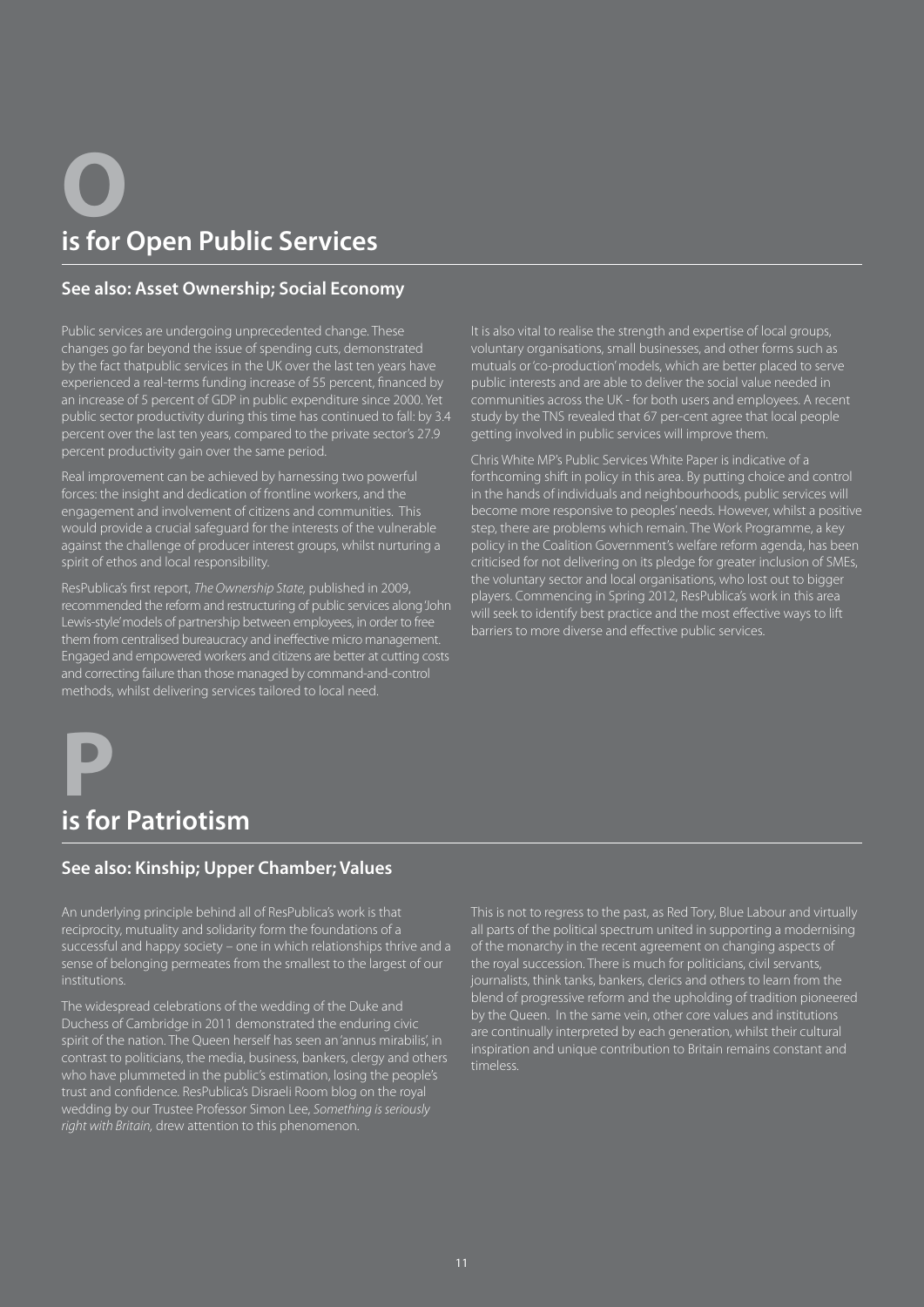

#### **See also: Asset Ownership; Compassionate conservatism; Values**

Public policy has a key role to play in facilitating a framework conducive to improving the life of individuals and communities. For some time now, the question of happiness has figured in the policy framework due to breakthrough research of economists such as Richard Layard, Joseph Stiglitz and Amartya Sen, who argued that measures of gross domestic product should be supplemented with considerations pertaining to wellbeing and sustainability.

Over the last two years the concept has figured highly in ResPublica's work, , including our ideas on how assets and savings can better the life chances of disabled children in *Asset Building for Children with Disabilities,* through exploring how older people could make a greater contribution to society in *Age of Opportunity: Older people, volunteering and the Big Society.*

Answering the question of what constitutes a life well lived is not a solitary, subjective, introspective exercise. Rather, to ask about the quality of life is to ask about what contributes to the flourishing of individuals within communities. The answer is surprisingly simple: mutual care, trusting relationships and reciprocal respect. These are the aspects of the good life that should inform government policy.



#### **See also: Labour, Blue; Compassionate Conservatism**

'Red Toryism' is a radical thesis espoused by ResPublica's founder Phillip Blond. It seeks to carve a new political agenda that shifts the political model towards a 'civic state' based on mutual association, and advocates a politic which would re-localise markets and deliver social returns. It follows that to do so, certain presumptions about the state and the market must be challenged and probed.

According to this thesis, contemporary capitalists have hampered market competition; either through monopoly capture for the few, or collectivist welfare-based agendas. By reaching beyond the traditional consensus of the left and right, 'Red Toryism' questions the liberalism that undergirds such practices, and advocates instead a

social conservatism and economic distributism, which places human interaction and real ethical practices at its heart.

When launching ResPublica in 2009, Phillip Blond described this thesis as "nothing less than the restoration and creation of human association, and the elevation of society and the people who form it to their proper central and sovereign station". It continues to saturate political thinking and has created appeal across the party divides, with advocates in all three main parties in the UK, as well as international acclaim.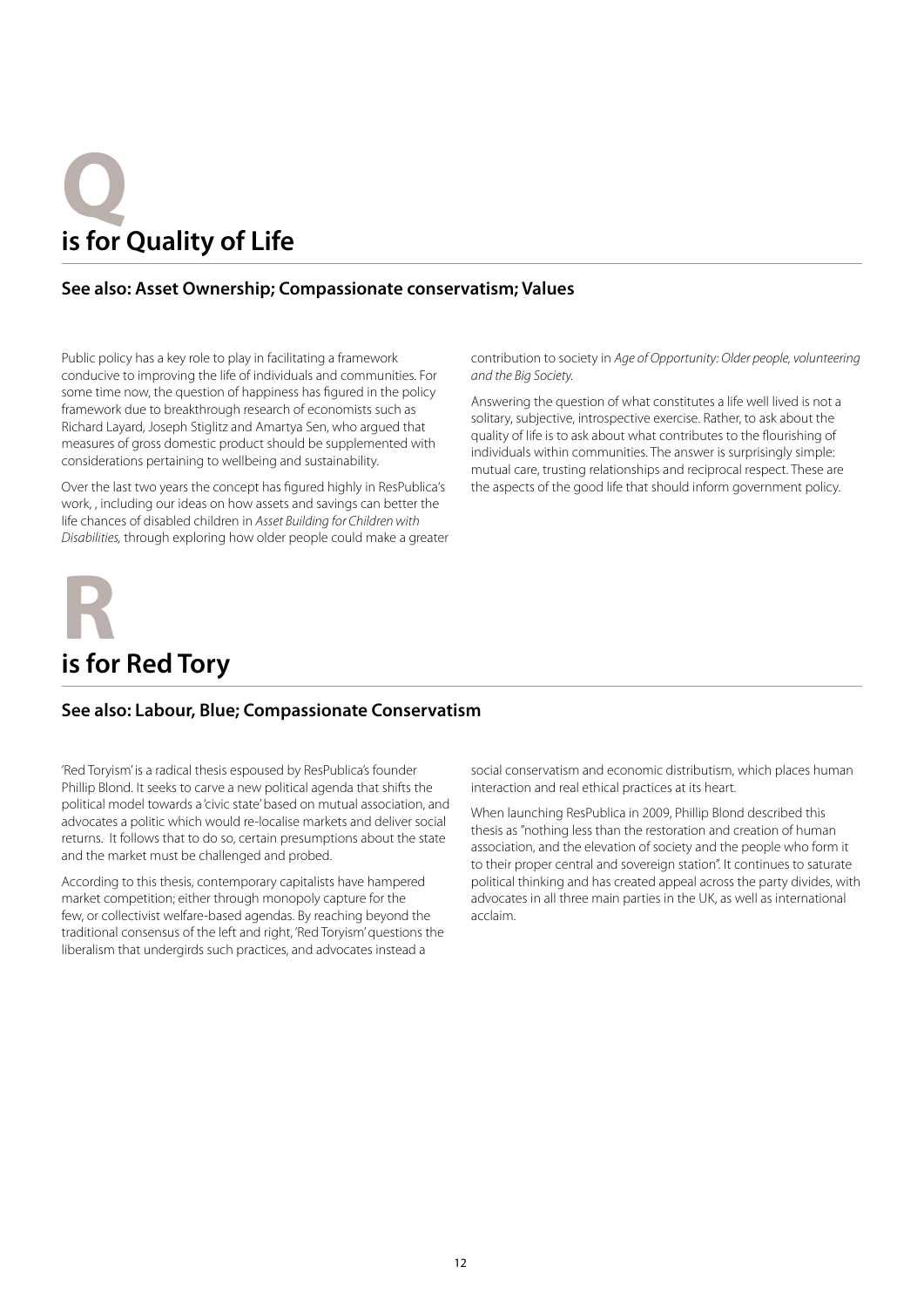# **S is for Social Economy**

#### **See also: Asset Ownership; Giving; Monopolies**

Creating and sustaining a social economy has consistently been central to ResPublica's agenda. From business models to investment tools, the term refers to an economy which promotes 'the social' as primary and fundamental to localised market functions. ResPublica's report *The Venture Society,* published in May 2010, specifically addressed social entrepreneurship, illustrating numerous barriers to the development of new social enterprises and making recommendations as to how government can reform its own structures to secure more support and investment for social entrepreneurs at the grassroots.

*At the Crossroads,* released in May 2011, urged the Coalition Government to grant further freedoms from regulation in order to allow housing associations the flexibility to utilise their assets for the benefit of their tenants and wider community.

A social economy requires innovative financing mechanisms. The launch of the Government's Big Society Bank (Big Society Capital) provides a welcome opportunity to explore innovative financial models that enable social enterprise to play a key role in society, and potential for Government to reach out beyond philanthropic investors to leverage serious private finance for blended models of social investment.

The shift toward 'social economic' thinking continues to develop, not just in theory, but also in practice. The Charity Commission, for instance, has recently released new guidance which allows charities across Britain to make ethical investment over and above simply financial return. This, along with Community Development Finance Institutions, peer-to-peer lending, and community shares, makes fundamental contributions toward the diverse market of social finance. There is numerous potential here and ResPublica's work in 2012 will investigatefurther finance pathways and partnerships which will catalyse community-led investment.

## **T is for Trust, The ResPublica**

#### **See also: Xchange of ideas**

People's trust in the quality, integrity and relevance of ResPublica's work is important, and therefore in July 2011, the ResPublica Trust was established as a not-for-profit entity to oversee all of ResPublica's domestic work.

Four new trustees oversee the management of the ResPublica Trust: Steve Wyler OBE, Chief Executive of Locality, a nationwide movement of community organisations ambitious for change; Professor Simon Lee, Emeritus Professor of Jurisprudence, Queen's University Belfast; David Hawkins, who has spent 15 years in government relations, corporate affairs and the arts, and Professor John Milbank, Research Professor of Religion, Politics and Ethics and Director of the Centre of Theology and Philosophy at the University of Nottingham.

Autumn 2011 saw the announcement of the Trust's three core workstreams: *Models and Partnership for Social Prosperity; New Economies, Innovative Markets and British Civic Life.* These frameworks will shape and underscore all of our work in 2012 and encompass ResPublica's founding objectives to provide insight into new ways to re-moralise the market, re-localise the economy and re-capitalise the poor.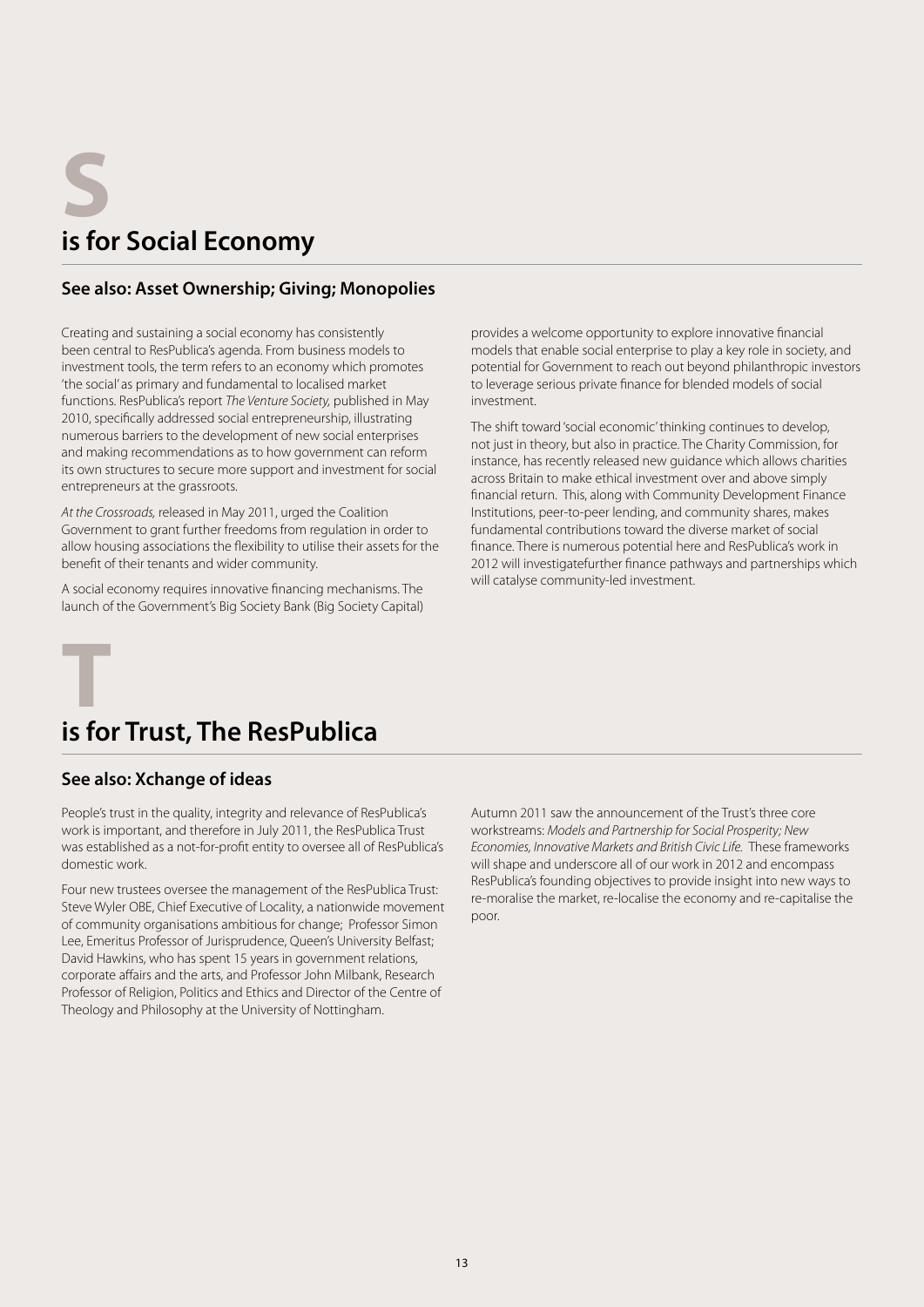# **U is for Upper Chamber**

#### **See also: Patriotism**

Whether large or small, old or new, the diversity of Britain's institutions is of inherent value to communities and the individuals within them. Cultural institutions, activity hubs, faith groups and sport, as well as businesses, trade groups, universities and the Armed Forces: all play different, but vital, civic and social roles. ResPublica's *British Civic Life* worsktream has set out to explore the specific value of such institutions, whilst also drawing together fresh perspectives with regards to their role for and amidst civil society.

A core project to emerge from ResPublica's work on *British Civic Life,* will identify and demonstrate the 'representative' and civic value of the House of Lords – a British constitutional institution very much embedded in our history and society. Whilst the Coalition

Government's recent Reform Draft Bill sets out a commitment to substantial reforms, it does not specifically explore the peers' and institutions' important purpose and role. ResPublica's upcoming project, to be released early 2012, will appeal to this neglected 'civic' angle: Should the House of Lords better reflect the diversity of British society? Can civic groups and institutions find amongst the peers a representative to uphold their views? And, what constitutional arrangement will ensure that all are given a 'voice'? In order to answer such questions, ResPublica will draw on the experiences of community leaders from local to national institutions, in order to reflect on the meaning and importance of 'representation' within Britain's Upper House.



#### **See also: Giving; Quality of Life**

Cultivating values and instilling civic responsibility emerge as a central thesis across ResPublica's *British Civic Life* workstream. Drawing on ideas from thought leaders such as the Archbishop of Canterbury, ResPublica is keen to engage in the intellectual movement to put values at the heart of public and political discourse. The Archbishop's essay on 'Character, Virtue, and the Big Society', published in ResPublica's July 2011collection, *Changing the Debate: The new ideas re-defining Britain,* represents a wider call for governments and communities to advocate virtue as a basis for politics.

Civic values also encompass civic engagement and responsibility. Britain's volunteer workforce has become worryingly concentrated amongst just a few – only 31 percent of people in Britain currently provide nearly 90 percent of all volunteer hours. *Civic Limits: How much*  *more involved can people get?,* published in summer 2011, addresses the various barriers to participation and highlights innovative solutions that could promote further engagement. *Age of Opportunity,* published in September 2011, recommends how the Government and local bodies could tap in to the dormant skills of older people and communities in order to achieve a reciprocal and mutual society that can begin to counter the 'Broken Britain' thesis that people are isolated and lack morals and a social conscience.

ResPublica's report on environmental and humanitarian values, which will be published in December 2011, looks at the impact of public policy in shaping dominant public values and corresponding public support in respect to these concerns.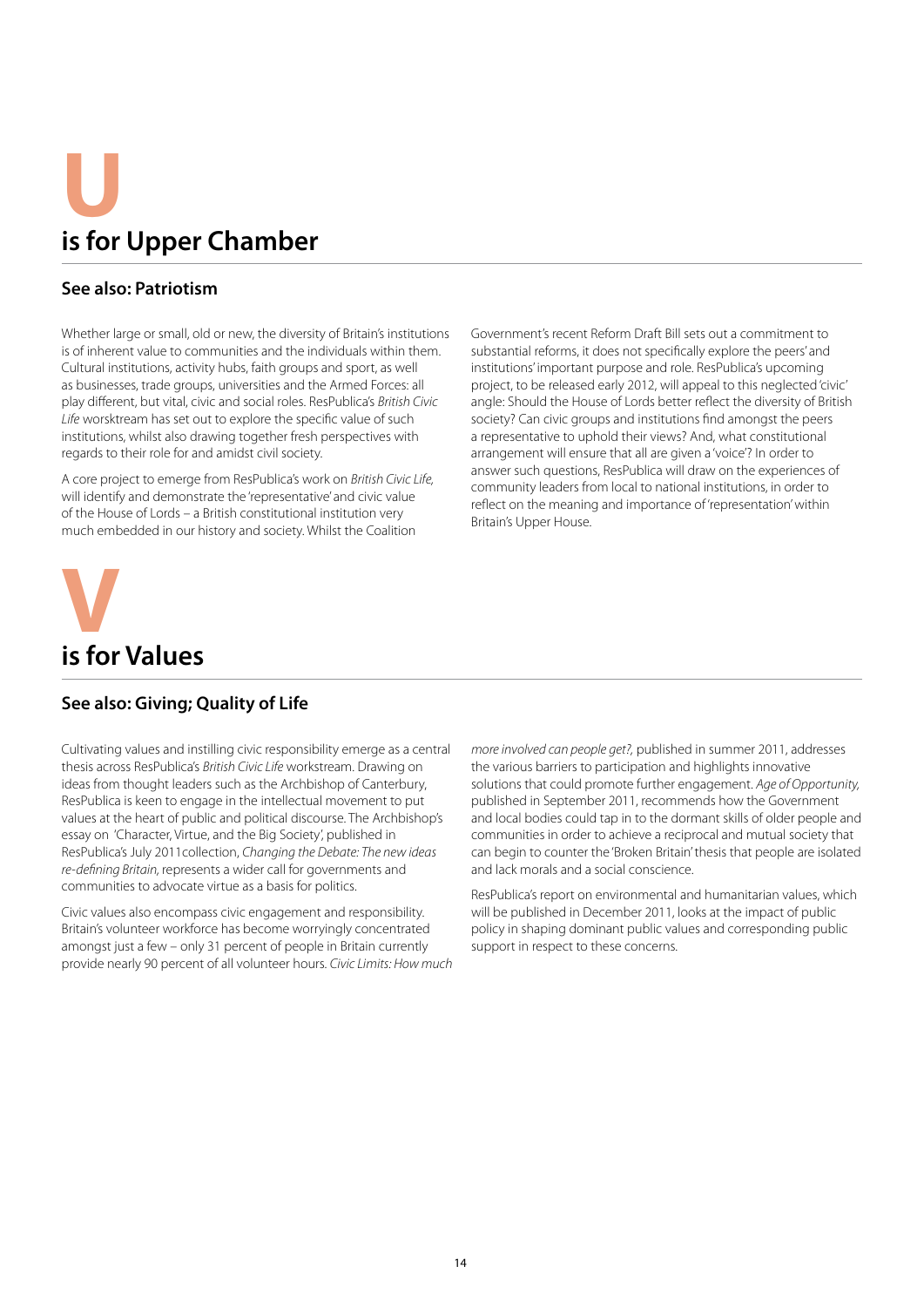# **W is for Wealth**

#### **See also: Asset ownership; Monopolies; Social Economy**

A moralised market – or wealth spreading economy – is a concept that is deep-rooted in ResPublica's policy objectives and agenda for thought leadership. The concept of moralised markets is grounded in a simple premise that fair capitalism requires accounting for factors such as trust and reciprocity.

Underpinning ResPublica's *New Economies, Innovative Markets* workstream is the aim to promote models of economic collaboration that are not anchored in the notions of individualistic self-interest, external regulations, and confined competition. The model for new economies we propose aims to reduce market barriers and create a

freer economy that goes beyond the free market ideology –a genuine participative economy where assets are distributed to the many and not hoarded by the few.

ResPublica will be releasing work in 2012 on macro-economic policy, identifying solutions which would impact directly on communities. These include mutualised banking arrangements, re-localisation of capital, democratic accountability of financial systems and diversified forms of investment for SMEs and community enterprises.



#### **See also: Trust, The ResPublica**

ResPublica has consistently aimed to bring together cutting-edge debate and analysis from a wide variety of sectors, stakeholders, and interest groups. All of our research combines a radical, civic philosophy with the latest insights in social and economic policy analysis to produce original, implementable recommendations for government and civil society alike.

The past two years have seen huge successes in terms of our output and policy impact, with a number of widely-acclaimed reports and discussion platforms. Drawing on these achievements, we are working to foster more inclusive partnerships with leading experts from the private and public sectors and civil society organisations. *Changing the Debate: The new ideas redefining Britain,* ResPublica's flagship collection of essays published in July 2011, brought together 20 leading thinkers including government ministers Greg Clark MP, Lord Freud and John Hayes MP, academics Professor Lord Richard

Layard and Professor Roger Scruton, journalists Maggie Pagano and Zoe Williams, and leading industry representatives such as Ali Parsa of Circle Partnership, David Green of the UK Business Council for Sustainable Energy and Cliff Prior of UnLtd.

Following on from the launch of the ResPublica Trust in July 2011, we are establishing workstream advisory councils to advise and steer the intellectual direction of each of our three core workstreams. Each advisory council will be populated by MPs and Peers, renowned academics, commentators and journalists, civil society leaders, and leading business representatives. The ResPublica Business Network is being developed to engage with members more consistently and promote active knowledge-sharing and engagement between members and our wider network. Alongside these forums ResPublica will continue to generate ideas at the very highest level, in order to lead the policy agendas in the UK.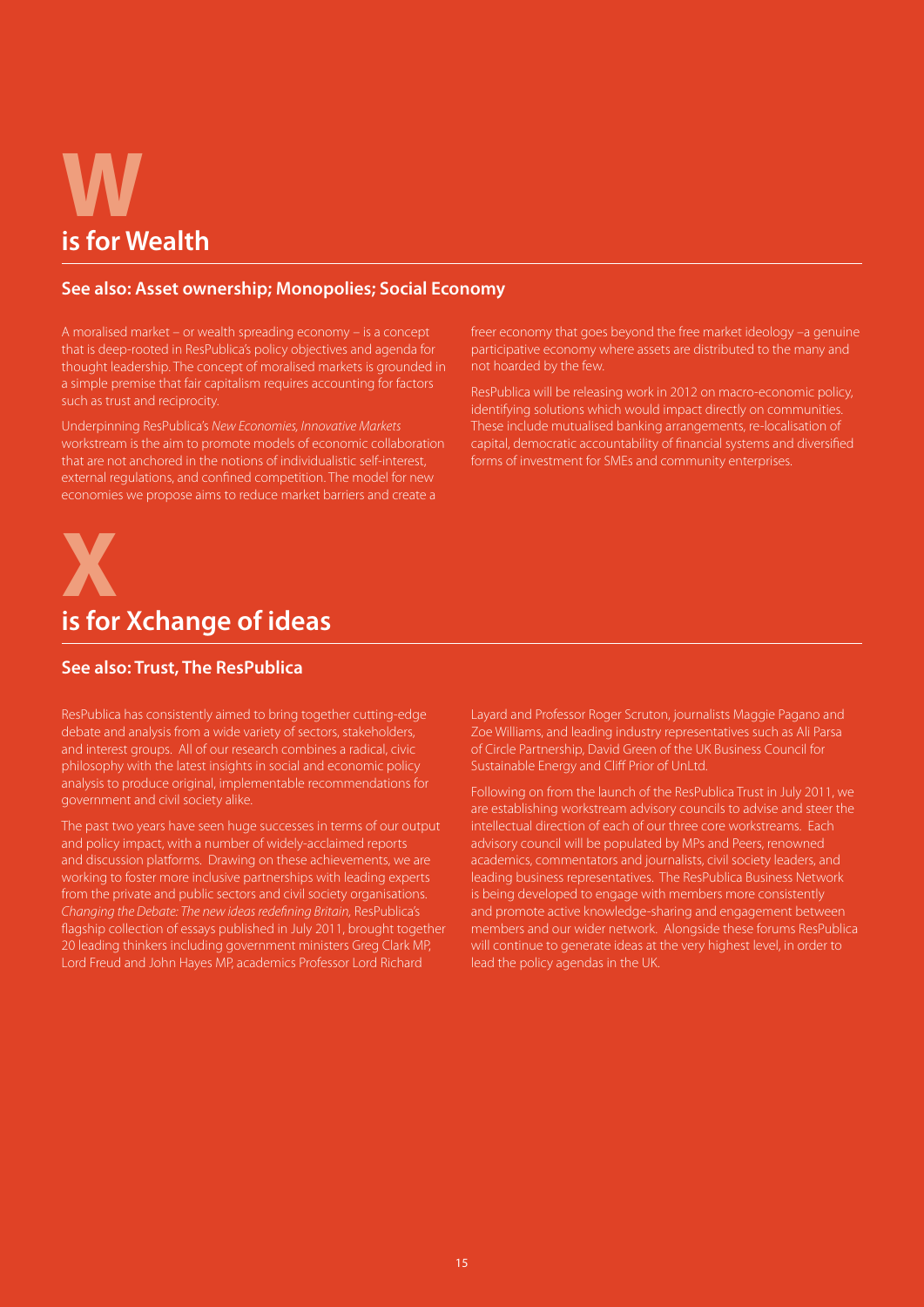# **Y is for Youth**

#### **See also: Education; Kinship; Values**

The young people of this country are as passionate and idealistic as any generation, yet too many teenagers currently appear lost and feel their lives lack shape and direction. ResPublica past work has focused on how all sections of society support young people, especially in times of economic chaos, and to what extent communities contribute to this, by involving young people into their civic life. *Children and the Big Society: Backing communities to keep the next generation safe and happy,* published in June 2011, looked at ways in which communities can use local assets to keep children safe and develop social capital, such as parks, playgrounds and children's centres.

Representatives of all political colours have called for active participation of young people by emphasising their civic roles and responsibilities. ResPublica's event in October 2011, *Equipping the Next Generation of Citizens,* addressed the public debate on soft skills in order to question young people's opportunities to become socially responsible citizens.

Following the issues uncovered by the summer 2011 riots, forthcoming work will focus on identifying best practice in communities to engage young people, solutions that can drive crosssector collaboration and the opportunities emerging from key policies on localism and public services.



#### **See also: Intellectual Tradition; Xchange of ideas**

Back in the late 1980s, an influential academic proclaimed the 'end of history', alleging that the advent of Western liberal democracy sealed the emergence of the ideal form of government and marked the end of humanity's sociocultural evolution. The reality could not be more different.

The last two decades witnessed continued economic exploitation and social turmoil. The erosion of certain 'axioms' underpinning Western societies was made apparent most recently by the financial crisis, which uncovered the bankruptcy of a model of capitalist economy premised on profit-maximising and individual interest. This was coupled with the complacency of Western governments embracing free-marketer, libertarian policies - as much with respect to economics as cultural and societal norms.

In 'Changing the Terms of Debate', ResPublica aspires to look beyond the prevailing ideological status-quo and detect the need to shift conceptual paradigm. Our founding principles that the dominant economic and social policy narrative should change in order to achieve a more inclusive and reciprocal form of public life, is reflected in the name 'ResPublica', meaning common wealth, or 'the Public Thing'.

All our research, publications, events and other discussion platforms seek to build on these ideas and extend our outreach in doing so. For further information, please see www.respublica.org.uk.